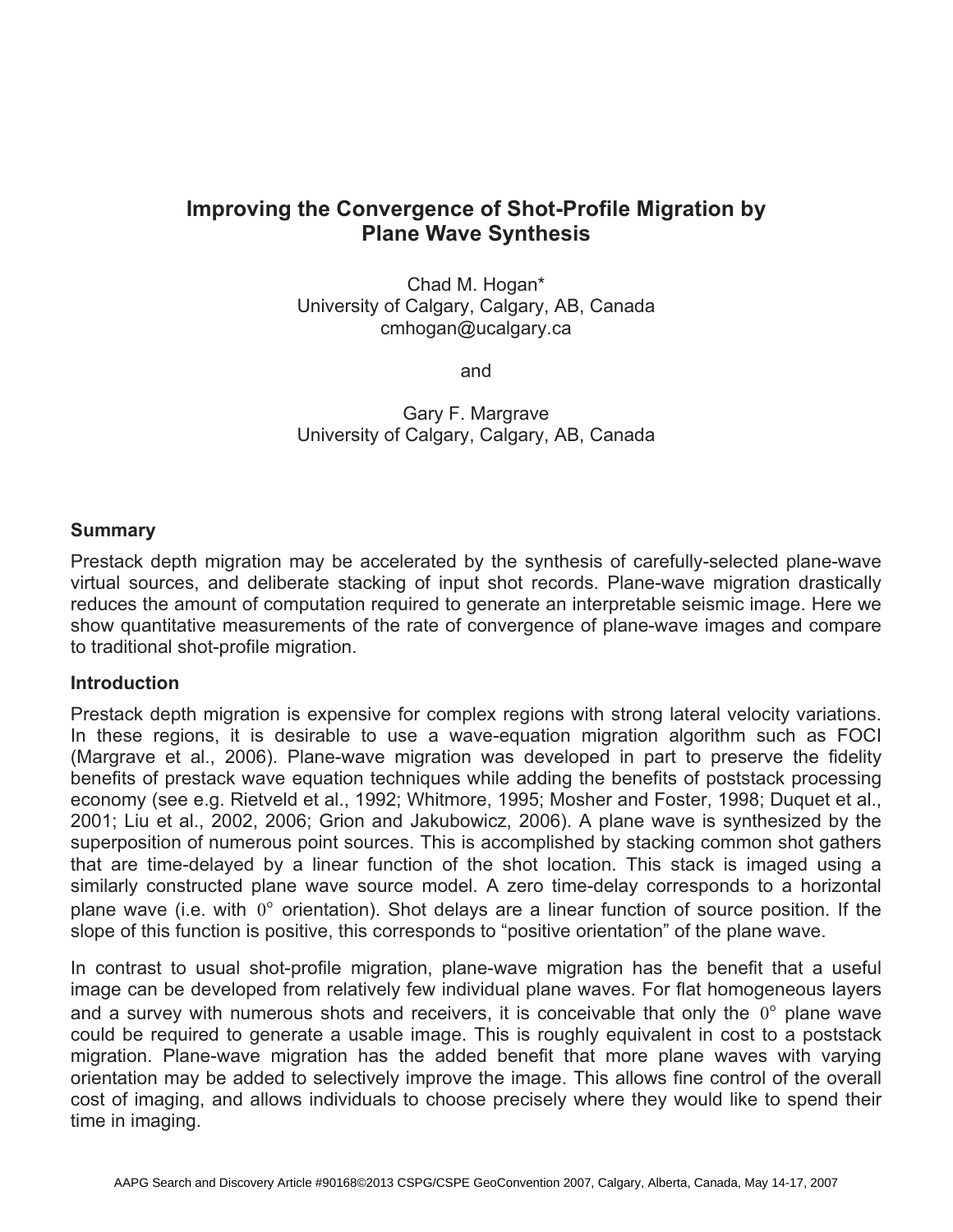# **Theory**

The theory of plain-wave migration is explained by several authors. Here we select important concepts as described by Liu et al (2006). A similar treatment may be found in Romero et al. (2000).

Consider a source wavefield of a shot  $S_i(\omega, x, z)$ , where  $\omega$  is temporal frequency, x and z are lateral and vertical spatial coordinates, and index  $j = 1,2,K,N$  where N is the total number of shots. A composite wavefield  $\overline{S}(\omega, x, z)$  is expressed as

$$
\overline{S}(\omega, x, z) = \sum_{j=1}^{N} a_j(\omega) S_j(\omega, x, z), \qquad (1)
$$

where the  $a_j(\omega)$  are N functions that serve to time-delay shots as required. The composite receiver wavefield  $\bar{R}(\omega, x, z)$  is similar, and  $R_i(\omega, x, z)$  is the backwards-extrapolated receiver wavefield that corresponds to  $S_i(\omega, x, z)$ . To compose a 2D plane-wave section simulating a linesource wavefield with ray parameter *p* ,

$$
a_i(\omega) = f(\omega)e^{i\omega p(x_j - x_0)}, \tag{2}
$$

where  $f(\omega)$  is a real function and  $x_0$  is the plane wave origin at the surface.

For wavefield extrapolation operators, Liu et al. (2006) define **L** and its conjugate operator **L**\* such that

$$
S(\omega, x, z) = \mathbf{L}^*[S(\omega, x, z - \Delta z)],
$$
\n(3)

$$
R(\omega, x, z) = \mathbf{L}[R(\omega, x, z - \Delta z)].
$$
\n(4)

Application of **L** to  $\overline{S}$  and  $\overline{R}$  gives

$$
\overline{S}(\omega, x, z) = \mathbf{L}^*[\overline{S}(\omega, x, z - \Delta z)],\tag{5}
$$

$$
\overline{R}(\omega, x, z) = \mathbf{L}[\overline{R}(\omega, x, z - \Delta z)].
$$
\n(6)

With the application of a crosscorrelation imaging condition, this can be shown to yield an image *I*(*x*,*z*),

$$
I(x,z) = \sum_{j=1}^{N} \sum_{\omega} \left| a_j(\omega) \right|^2 S_j^*(\omega, x, z) R_j(\omega, x, z) + \sum_{j \neq k}^{N} \sum_{\omega} a_j^*(\omega) a_k(\omega) S_j^*(\omega, x, z) R_k(\omega, x, z).
$$
 (7)

Liu et al. (2006) describe each term in equation (7). The first is the stack of images for each individual shot, which is the expected output from a shot-profile migration. The second term is described as the results of the crosscorrelation of source wavefields with the receiver wavefields from different shots – "cross terms". This results in an imaging artifact that may be addressed by phase encoding techniques (e.g. Romero et al., 2000).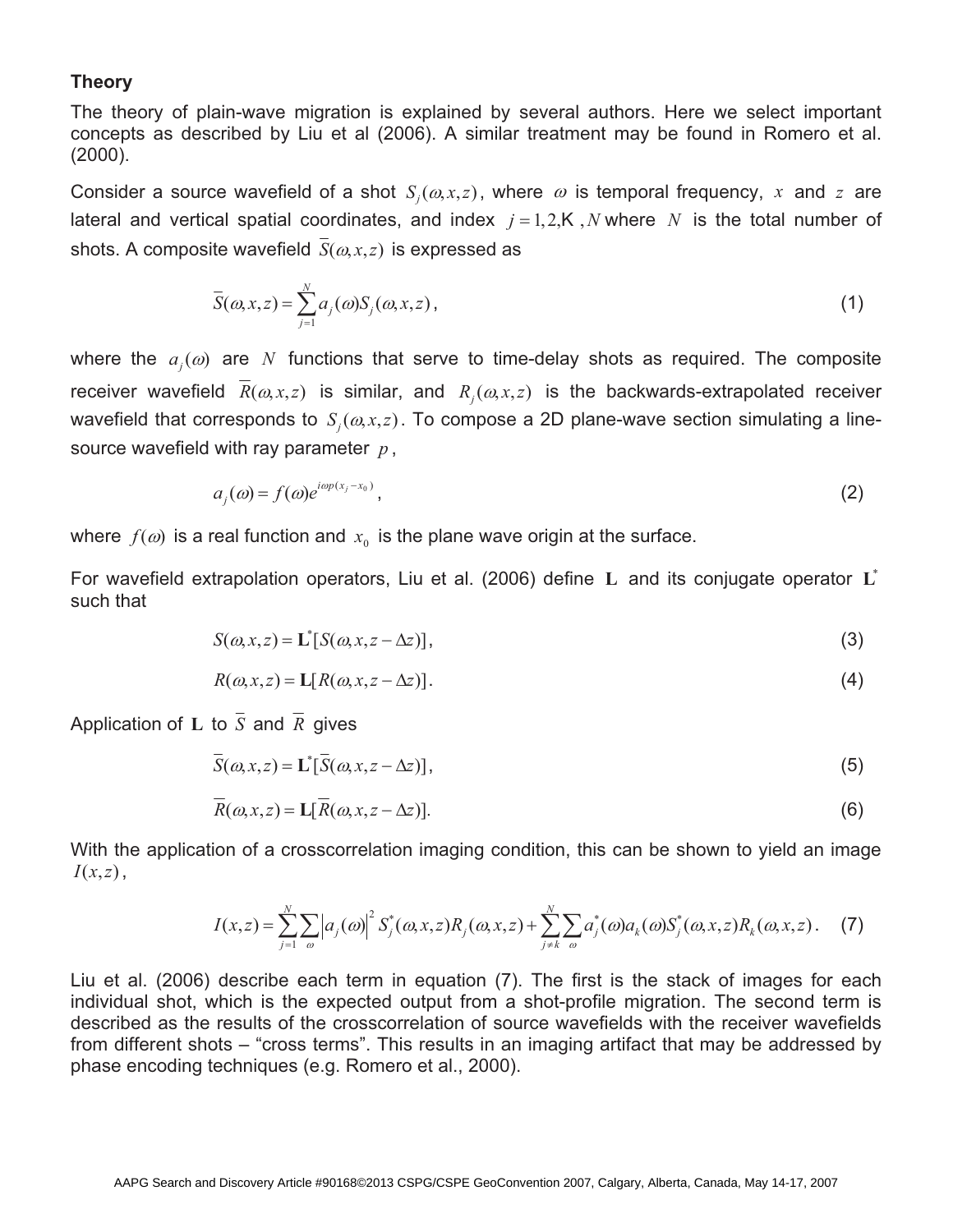# **2D Source Plane-Wave Migration**

Using these results, Liu et al. (2006) show that the final image  $I(x, z)$  is

$$
I(x,z) = \sum_{j=1}^{N} \sum_{k=1}^{N} \sum_{\omega} f^{2}(\omega) S_{k}^{*}(\omega, x, z) R_{j}(\omega, x, z) \sum_{l=-N_{p}}^{N_{p}} e^{i\omega l \Delta p(x_{j}-x_{k})},
$$
(8)

where the final sum in equation (8) approximates a delta function in the limit as the number of plane waves  $N_p \rightarrow \infty$ . So, given "enough" plane waves, the cross terms are suppressed. But how many plane waves are "enough"?

#### **Residual Measurement**

We propose a simple measure of the convergence of plane-wave imaging. The goal is to quantify the improvement of the image quality with the successive addition of plane waves to the final image. The "residual" is defined in terms of two such images,  $I_A(x,z)$  and  $I_B(x,z)$ . The indices  $A, B$  may refer to any pair of images. For example,  $I<sub>A</sub>(x,z)$  may refer to an image generated by the stacking of 11 distinct plane-wave images, while  $I<sub>B</sub>(x,z)$  may be the image generated by the stacking of 13 distinct plane-wave images<sup>1</sup>. The two images are spatially localized by a window  $\Omega(x, z)$  with values of one inside the region of interest, zero when well outside, and a smooth transition between. The residual  $\mathbf{R}(x, z)$ , based on the  $\ell^2$  norm of the difference in the images, is

$$
\mathbf{R}(x,z) = \frac{\sqrt{\sum_{x,z} \Omega(x,z) (I_A(x,z) - I_B(x,z))^2}}{\sqrt{\sum_{x,z} \Omega(x,z) (I_A(x,z))^2}}.
$$
(9)

### **Testing and Conclusions**

 $\overline{a}$ 

We tested this residual on images of the Marmousi model generated using a number of equallyspaced shot records as usual, and the same number of plane-waves distributed symmetrically about  $0^\circ$ . In Figure 1, the 41-record image may be seen. Neglecting the slant-stacking and source-synthesis steps (which are trivial), the plane-wave and shot-profile image codes run in approximately the same amount of time. This figure demonstrates qualitatively that the planewave image is quite respectable compared to the shot-profile image, even at only 41 plane waves. In Figure 2, the 81-record image is shown. The difference is somewhat less dramatic. This effect is clearly quantified by the calculation of residuals. In Figure 3, residuals are shown for successive additions of number of migrations (A and B may correspond to 11 and 13 plane waves or shot records, for example). This is the "instantaneous residual". These residuals demonstrate that the plane-wave migration converges to its final form faster than the shot-profile image for both a shallow region and for the reservoir target, with windows  $\Omega$  chosen to isolate the circled regions in the right hand side of Figure 1.

Although the instantaneous residual shows that the plane-wave image converges to its final form faster than the shot-profile converges to its final form, the real test is a comparison of the convergences to the final shot-profile image – the image typically accepted as "best". On the right hand side of Figure 3, these "final residuals" are displayed. Here it can be seen that plane-wave

In our implementation, the first image generated uses the horizontal plane wave, and plane waves are added symmetrically, two at a time for each successive image. Thus 13 naturally follows 11.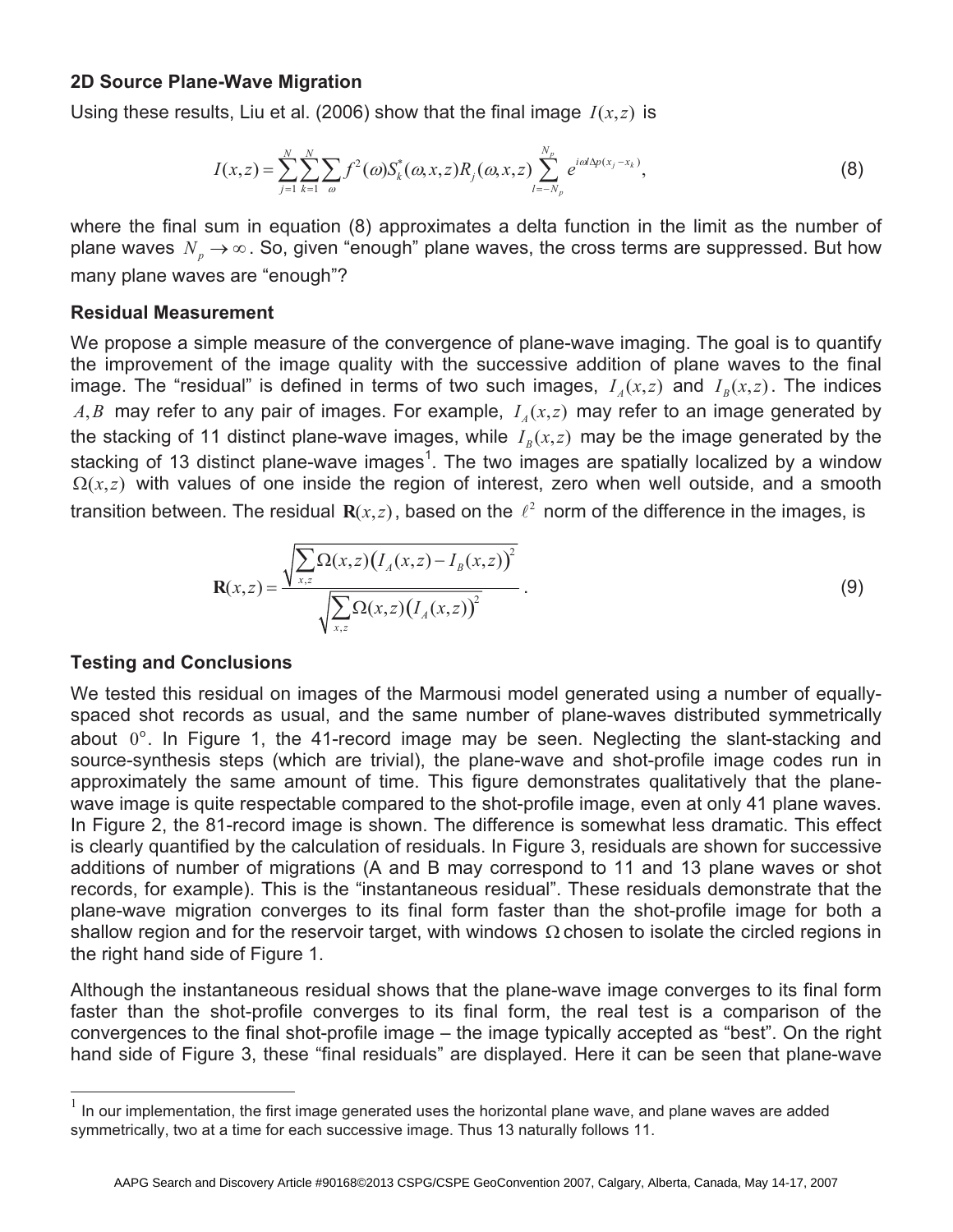migration handily beats shot-profile migration at its own game: the final residuals for the planewave images decrease faster than those of the shot-profile migration. For example, at about 20 migrations (i.e. 20 plane waves), the plane-wave image has approximately half the final residual of the shot-profile image, and the shot-profile image does not reach this final residual until nearly 50 migrations (i.e. 50 shot records).

#### **Acknowledgements**

We thank the CREWES sponsors, POTSI sponsors, NSERC, and the SEG for support in this research. We are also grateful for stimulating discussions with Michael Lamoureux.

#### **References**

Duquet, B., Laily, P., and Ehinger, A., 2001: 3D plane wave migration of streamer data: 71<sup>st</sup> Meeting, Society of Exploration Geophysicists, Expanded Abstracts.

Grion, S., and Jakubowicz, H., 2006. On the influence of Offset in Plane-Wave Migration: 76<sup>th</sup> Meeting, Society of Exploration Geophysicists, Expanded Abstracts.

Liu, F., Hanson, D., Whitmore, N., Day, R., and Stolt, R., 2006: Toward a unified analysis for source plane-wave migration: Geophysics, **71**, No. 4, S129-S139.

Liu, F., Stolt, R., Hanson, D., and Day, R., 2002: Plane wave source composition: An accurate phase encoding scheme for prestack migration:  $72^{nd}$  Meeting, Society of Exploration Geophysicists, Expanded Abstracts.

Margrave, G., Geiger, H., Al-Saleh, S., and Lamoureux, M., 2006: Improving explicit depth migration with a stabilizing Weiner filter and spatial resampling: Geophysics, **71**, No. 3, S111-S120.

Mosher, C., and Foster, D., 1998: Offset plane wave propagation in laterally varying media: *in* Mathematical Methods in Geophysical Imaging V: Proceedings of SPIE 3453, 36—46.

Rietveld, W., Berkhout, A., and Wapenaar, C., 1992: Optimum seismic illumination of hydrocarbon reservoirs: Geophysics, **57**, 1334—1345.

Romero, L., Ghiglia, D., Ober, C., and Morton, S., 2000: Phase encoding of shot records in prestack migration: Geophysics, **65**, 426—436.

Stork, C., and Kapoor, J., 2004: How many P values do you want to migrate for delayed-shot wave equation migration?: 74<sup>th</sup> Meeting, Society of Exploration Geophysicists, Expanded Abstracts.

Whitmore, N., 1995: An imaging hierarchy for common angle plane wave seismograms: Ph.D. thesis, University of Tulsa.